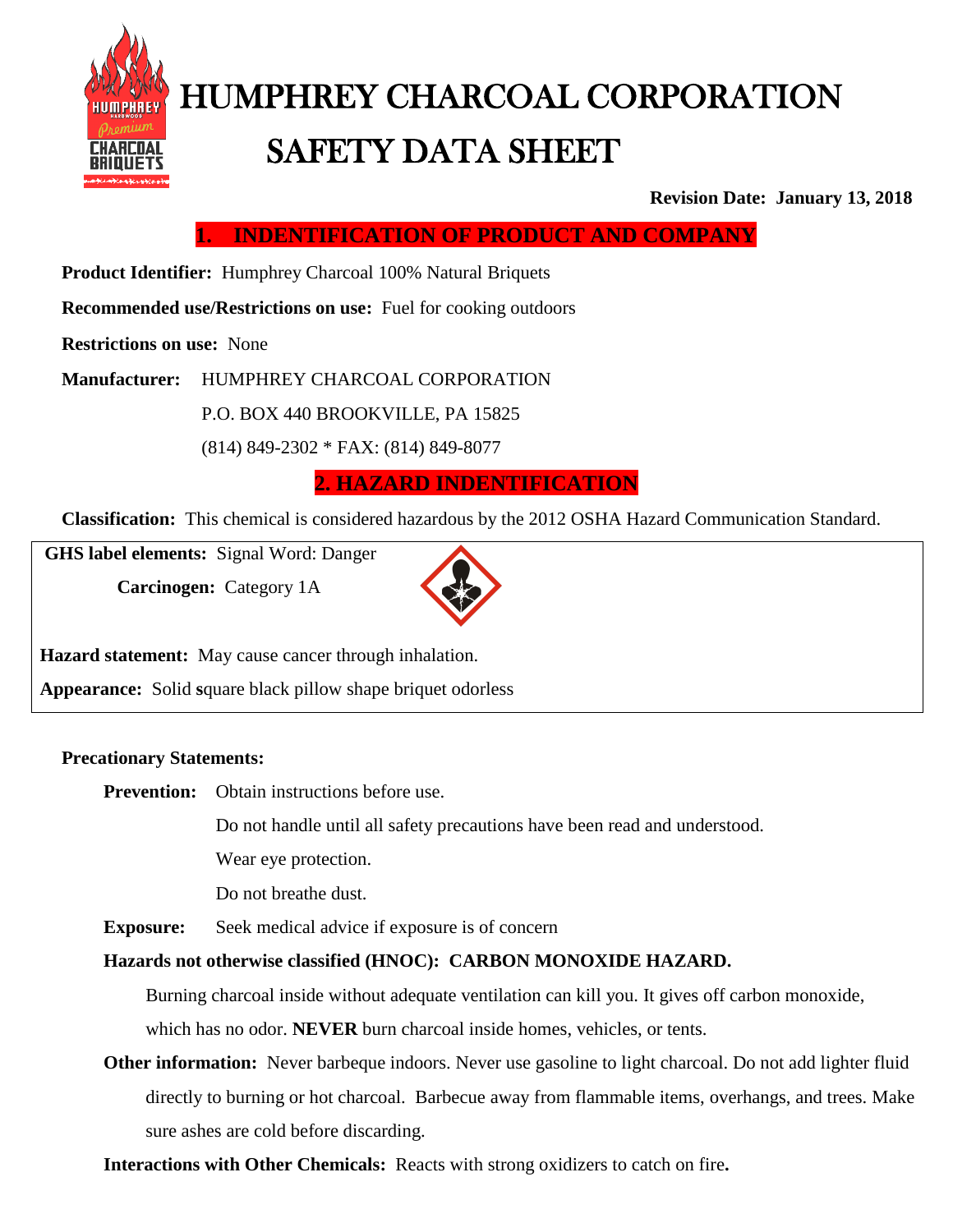| <b>Chemical name</b>  | $\frac{0}{0}$ | <b>CAS Number</b> | <b>Trade Secret</b> |
|-----------------------|---------------|-------------------|---------------------|
| <b>Charcoal</b>       | $70 - 90$     | 16291-96-6        |                     |
| Wood dust             | $< 10\%$      | RR-00514-1        |                     |
| Limestone             | $< 10\%$      | 1317-65-3         |                     |
| <b>Sodium Nitrate</b> | $.1 - .5\%$   | 7631-99-4         |                     |

# **3. COMPOSITION/INFORMATION ON INGREDIENTS**

## **4. FIRST AID MEASURES**

| <b>Eye Contact:</b>                    | Hold eye open and rinse slowly and gently with water for 15 - 20 minutes. Remove<br>contact lenses, if present, after the first 5 minutes, then continue rinsing eye. Call a<br>poison control center or doctor for treatment advice.                                                                                                       |  |  |
|----------------------------------------|---------------------------------------------------------------------------------------------------------------------------------------------------------------------------------------------------------------------------------------------------------------------------------------------------------------------------------------------|--|--|
| <b>Skin Contact:</b>                   | Wash skin with soap and water. If irritation persists, call a doctor.                                                                                                                                                                                                                                                                       |  |  |
| <b>Inhalation:</b>                     | Move to fresh air. If breathing problems develop, call a doctor.                                                                                                                                                                                                                                                                            |  |  |
| <b>Ingestions:</b>                     | Drink a glassful of water. Call a doctor or poison control center.                                                                                                                                                                                                                                                                          |  |  |
| <b>Important Symptom:</b>              | Dust may cause eye irritation. Inhalation of dust may irritate nose and throat.                                                                                                                                                                                                                                                             |  |  |
| If treatment is needed:                | Show this safety data sheet to treating physician.                                                                                                                                                                                                                                                                                          |  |  |
| <b>Note to Physician:</b>              | <b>Treat Symptomatically</b>                                                                                                                                                                                                                                                                                                                |  |  |
|                                        | <b>5. FIRE-FIGHTING MEASURES</b>                                                                                                                                                                                                                                                                                                            |  |  |
| <b>Suitable Extinguishing Media:</b>   | Water, foam, or any other appropriate means of extinguishing a fire.                                                                                                                                                                                                                                                                        |  |  |
| <b>Unsuitable Extinguishing Media:</b> | None                                                                                                                                                                                                                                                                                                                                        |  |  |
| <b>Chemical Hazards from Fire:</b>     | None                                                                                                                                                                                                                                                                                                                                        |  |  |
|                                        | <b>Protective equipment/precautions for firefighters:</b> As in any fire, wear self-contained breathing apparatus<br>pressure-demand, MSHA/NIOSH (approved or equivalent) and full protective gear.                                                                                                                                         |  |  |
|                                        | <b>6. ACCIDENTAL RELEASE MEASURES</b>                                                                                                                                                                                                                                                                                                       |  |  |
| <b>Personal Precautions:</b>           | Avoid contact with eyes. Ensure adequate ventilation. Use personal protective<br>equipment as required. Refer to protective measures listed in Sections 7 and 8.                                                                                                                                                                            |  |  |
| <b>Methods for Containment:</b>        | Prevent further spillage if safe to do so.                                                                                                                                                                                                                                                                                                  |  |  |
| <b>Methods for Cleaning Up:</b>        | Remove heat and ignition sources. Vacuum sweep, if possible, to avoid generating<br>airborne dust. Wash residual to on-site treatment area, where appropriate. If treatment<br>area is not available, wash down to sanitary sewer. Contact the sanitary treatment<br>facility in advance to assure ability to process washed-down material. |  |  |
|                                        | <b>7. HANDLING AND STORAGE</b>                                                                                                                                                                                                                                                                                                              |  |  |
| <b>Handling:</b>                       | Handle in accordance with good industrial hygiene and safety practice. Avoid contact<br>with skin, eyes, and clothing.                                                                                                                                                                                                                      |  |  |
| <b>Storage:</b>                        | Store in a dry area away from open flames, heat sources, and other ignition sources.                                                                                                                                                                                                                                                        |  |  |
|                                        |                                                                                                                                                                                                                                                                                                                                             |  |  |

**Incompatible Products:** Strong oxidizers.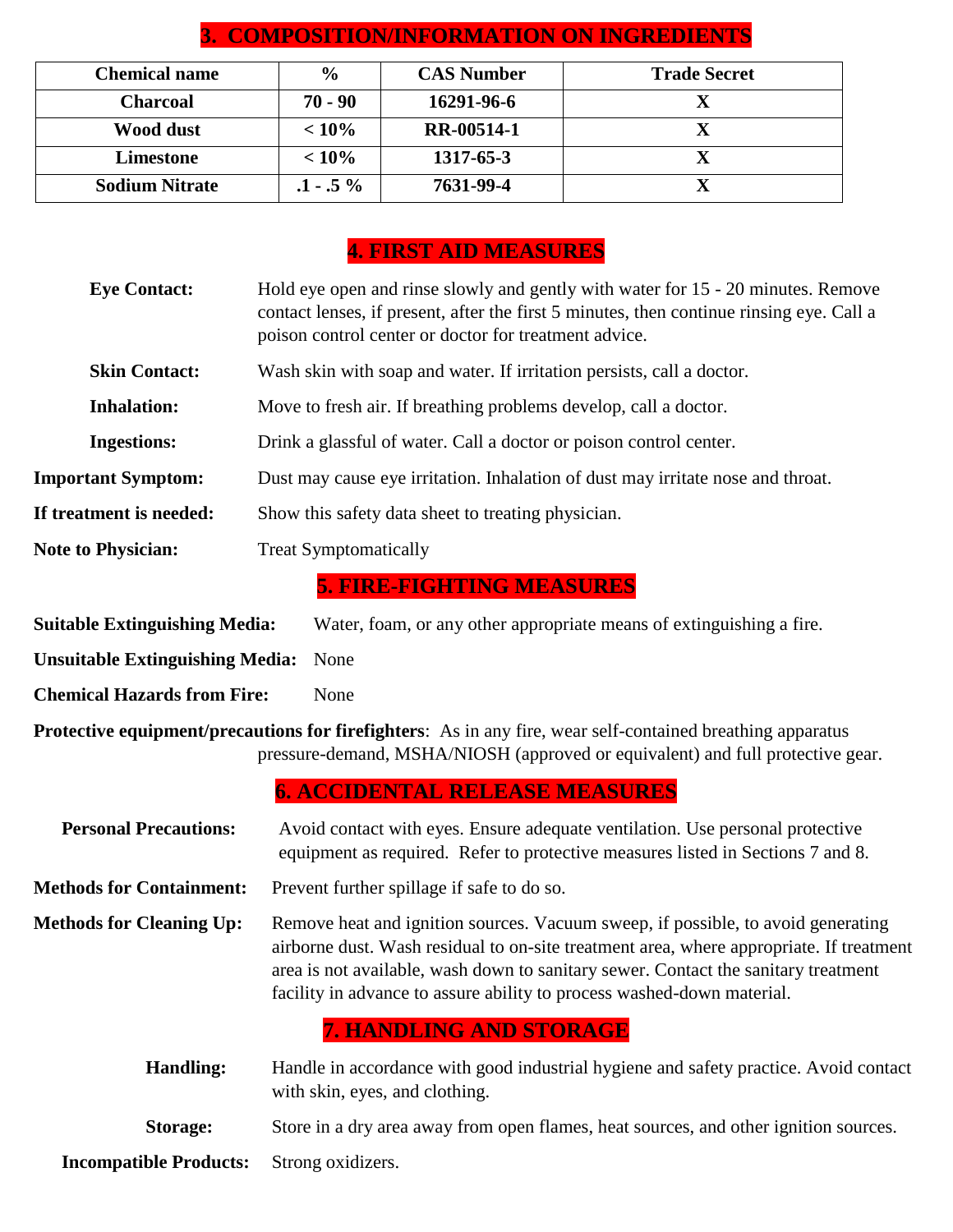#### **8. EXPOSURE CONTROLS/PERSONAL PROTECTION**

| <b>Chemical Name</b>   | <b>ACGIH TLV</b>                                               | <b>OSHA PEL</b>                                                    | <b>NIOSH IDLH</b>                                              |
|------------------------|----------------------------------------------------------------|--------------------------------------------------------------------|----------------------------------------------------------------|
| Charcoal<br>16291-96-6 | TWA - 0.4 mg/ $m3$<br>(dust, respirable fraction) <sup>a</sup> | None listed                                                        | None listed                                                    |
| Wood dust              | $0.5 \text{ mg/m}$ 3                                           | 15 mg/m <sup>3</sup> , total dust (5 mg/m <sup>3</sup>             | $TWA - 1 MG/M3$                                                |
| Limestone              | None listed                                                    | TWA - 15 mg/m3 (total dust) TWA<br>- 5 mg/m3 (respirable fraction) | TWA - 15 mg/m3 (total dust)<br>TWA - 5 mg/m3 (respirable dust) |
| Sodium Nitrate         | None listed                                                    | None listed                                                        | None listed                                                    |

**Engineering Measures:** Showers, eyewash stations, ventilation systems.

#### **Personal protective equipment**

| <b>Eye/Face Protection:</b>      | Wear safety glasses.                                                                 |
|----------------------------------|--------------------------------------------------------------------------------------|
| <b>Skin and Body Protection:</b> | Wear rubber or neoprene gloves.                                                      |
| <b>Respiratory Protection:</b>   | No protective equipment is neede<br>a de la calendar de la fonte esta de la calendar |

#### ed under normal use conditions. If exposure limits are exceeded or irritation is experienced, respiratory protection should be worn.

### **9. PHYSICAL AND CHEMICAL PROPERTIES**

| <b>Physical State:</b>                 | Solid                 | Color: | <b>Black</b>          |
|----------------------------------------|-----------------------|--------|-----------------------|
| Appearance:                            | Pillow shaped briquet | Odor:  | None                  |
| <b>Property</b>                        | <u>Values</u>         |        | <b>Remarks/Method</b> |
| pH                                     | Not applicable        |        | None                  |
| Melting/freezing point                 | No data available     |        | None                  |
| Boiling point / boiling range          | No data available     |        | None                  |
| <b>Flash Point</b>                     | Not applicable        |        | None                  |
| Evaporation rate                       | No data available     |        | None                  |
| Flammability (solid, gas)              | No data available     |        | None                  |
| Flammability Limits in Air             |                       |        |                       |
| Upper flammability limit               | No data available     |        | None                  |
| Lower flammability limit               | No data available     |        | None                  |
| Vapor pressure                         | No data available     |        | None                  |
| Vapor density                          | No data available     |        | None                  |
| <b>Bulk</b> density                    | $\sim 0.9$ g/cm3      |        | None                  |
| Water Solubility                       | Insoluble in water    |        | None                  |
| <b>Property</b>                        | <b>Values</b>         |        | <b>Remarks/Method</b> |
| Solubility in other solvents           | No data available     |        | None                  |
| Partition coefficient: n-octanol/water | No data available     |        | None                  |
| Autoignition temperature               | No data available     |        | None                  |
| Kinematic viscosity                    | No data available     |        | None                  |
| Dynamic viscosity                      | No data available     |        | None                  |
| <b>Explosive Properties</b>            | Not explosive.        |        |                       |
| <b>Oxidizing Properties</b>            | No data available     |        |                       |

### **10. STABILITY AND REACTIVITY**

| <b>Reactivity:</b>             | Reacts with strong oxidizers to catch on fire. |
|--------------------------------|------------------------------------------------|
| <b>Chemical stability:</b>     | Stable under recommended storage conditions.   |
| <b>Hazardous Reactions:</b>    | None under normal use.                         |
| <b>Conditions to avoid:</b>    | Flames, heat sources, and ignition sources.    |
| <b>Incompatible materials:</b> | Strong oxidizers.                              |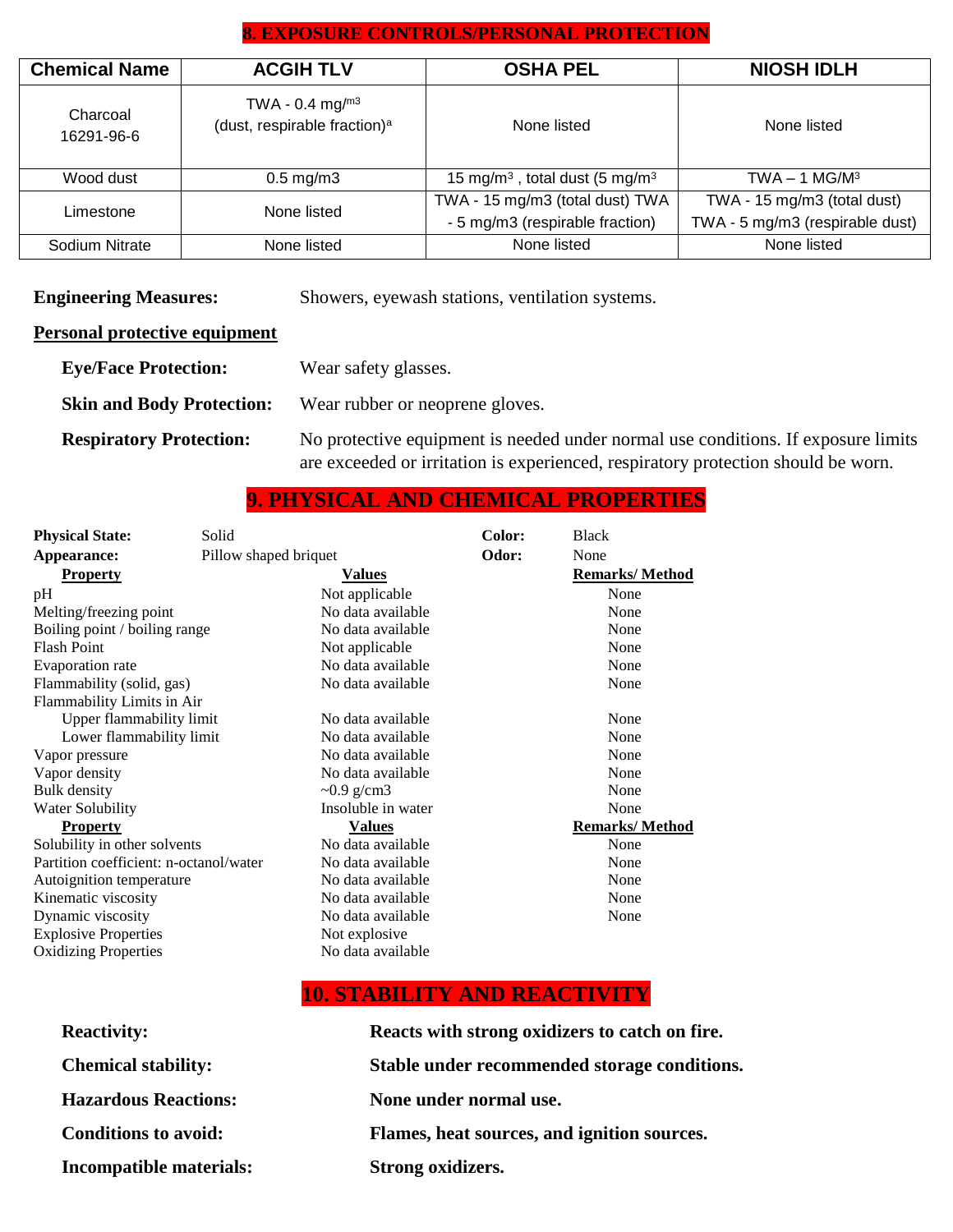#### **11. TOXICOLOGICAL INFORMATION**

#### **Routes of Exposure**

| <b>Inhalation:</b>   | Inhalation may irritate respiratory tract. |
|----------------------|--------------------------------------------|
| <b>Eye Contact:</b>  | Dust may cause temporary eye irritation.   |
| <b>Skin Contact:</b> | Minor or no effects expected.              |
| <b>Ingestion:</b>    | Minor or no effects expected.              |

| <b>Chemical Name</b>                         | <b>ACGIH</b> | <b>IARC</b> | NTP          | OSHA |
|----------------------------------------------|--------------|-------------|--------------|------|
| Wood dust, soft and hard woods<br>RR-00514-1 |              | Group 1     | <b>Known</b> | ∡≖   |

*ACGIH: (American Conference of Governmental Industrial Hygienists)* 

*IARC: (International Agency for Research on Cancer) Group 1 - Carcinogenic to Humans NTP: (National Toxicology Program) Known - Known Carcinogen* 

*OSHA: (Occupational Safety & Health Administration) X - Present* 

|                              | <b>Chronic Toxicity:</b> Wood dust has been classified by the International Agency for Research on Cancer                                                                |  |  |  |
|------------------------------|--------------------------------------------------------------------------------------------------------------------------------------------------------------------------|--|--|--|
|                              | (IARC) as a known human carcinogen (Group 1). Studies have linked wood dust to<br>nasal cancer in furniture industry workers. Woodworkers in the building industry (e.g. |  |  |  |
|                              | carpenters) do not appear to have this increased risk. Due to the product form and                                                                                       |  |  |  |
|                              | typical use conditions, significant dust exposures are unlikely, and, therefore, the<br>potential for any chronic effects is low.                                        |  |  |  |
| <b>Target Organ Effects:</b> | Respiratory system, reproductive system, eyes.                                                                                                                           |  |  |  |

Aspiration Hazard: Not an aspiration hazard.

### **12. ECOLOGICAL INFORMATION**

| <b>Ecotoxicity:</b>                                             | The environmental impact of this product has not been fully investigated. |
|-----------------------------------------------------------------|---------------------------------------------------------------------------|
| <b>Persistence and Degradability:</b> No information available. |                                                                           |
| <b>Bioaccumulation:</b>                                         | No information available.                                                 |
| Other adverse effects:                                          | No information available.                                                 |

#### **13. DISPOSAL**

**Disposal methods:** Reclaim, if possible; otherwise dispose of in accordance with all applicable federal, state, and local regulations.

#### **14. TRANSPORT INFORMATION**

- **DOT: Not restricted per 49 CFR 172.101(c)(12)(iv).**
- **TDG: Not restricted per TDG regulations Part 146(c)(iii).**
- **IMDG/IMO: Carbon, not activated. Not restricted. Passes self-heating carbon test.**